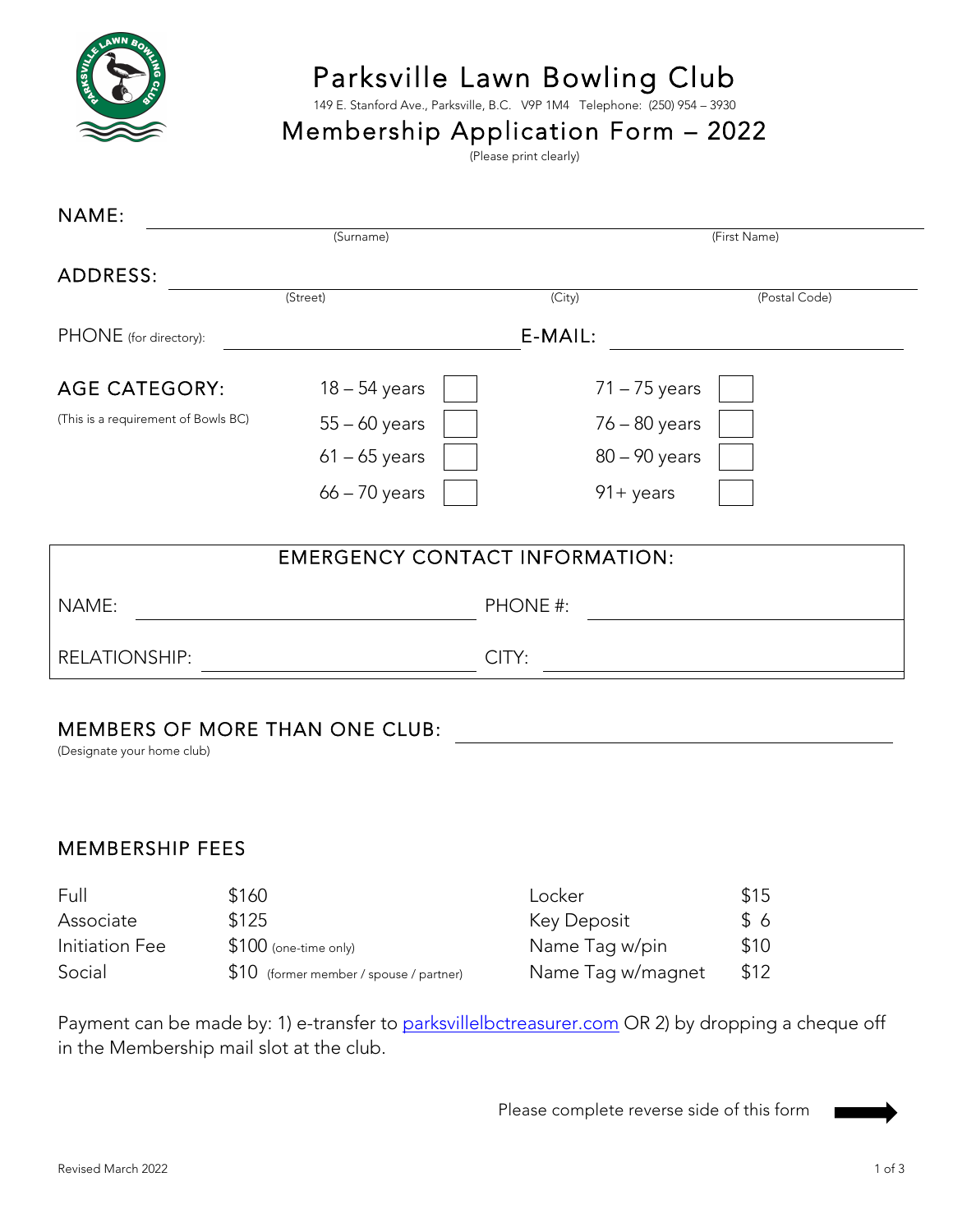### Permission to User Personal Information - Please read and sign

The British Columbia Personal Information Protection Act (PIPA) dated 1 January 2004 requires we inform members why we collect, use and disclose their personal information. The Club collects and uses your name, address, telephone number and e-mail address to fulfill the following:

- 1. Maintain a register of members to identify and contact members, issue receipts for dues, issue membership cards and list in the CLUB phone book.
- 2. To mail club newsletters, contact volunteers, advise members of club functions, obtain permission for use of names or photos in media or club historical records, etc., and to send appropriate cards to members as the situation dictates.

Access to personal information is restricted to club members requiring it during the performance of their duties. It is not available in any form to outside agencies or persons except when required to pass on necessary information for the organization of club membership in BowlsBC, insurance, club functions, trips, etc.

Lists containing names and phone numbers of member volunteers for various club duties or members signing up for club activities will be maintained by the Volunteer Committee.

I agree disagree (circle one) with my personal information being used as outlined above.

|  | agree disagree (circle one) with my email address being included in the Club phone directory. |  |  |  |
|--|-----------------------------------------------------------------------------------------------|--|--|--|
|  |                                                                                               |  |  |  |

Signature: Date:

### Permission to use Photos

I hereby give the Parksville Lawn Bowling Club ("PLBC") permission to use images of me for any purposes in connection with promoting PLBC and its activities, which may include advertising, promotion, marketing and solicitation of funding. PLBC may crop, alter or modify images of me and combine such images with other images, text, and graphics without notifying me.

Signature: **Date:** Date: **Date:** Date: **Date: Date: Date: Date: Date: Date: Date: Date: Date: Date: Date: Date: Date: Date: Date: Date: Date: Date: Date: Date: Date: Date: Date:** 

### Permission to Include Name with Photo

I consent to my name being displayed in connection with the appearance of my image.

Signature: **Date:** Date: **Date:** Date: **Date:** Partnerships and Date: **Date:** Partnerships and Date: **Date:**  $\theta$